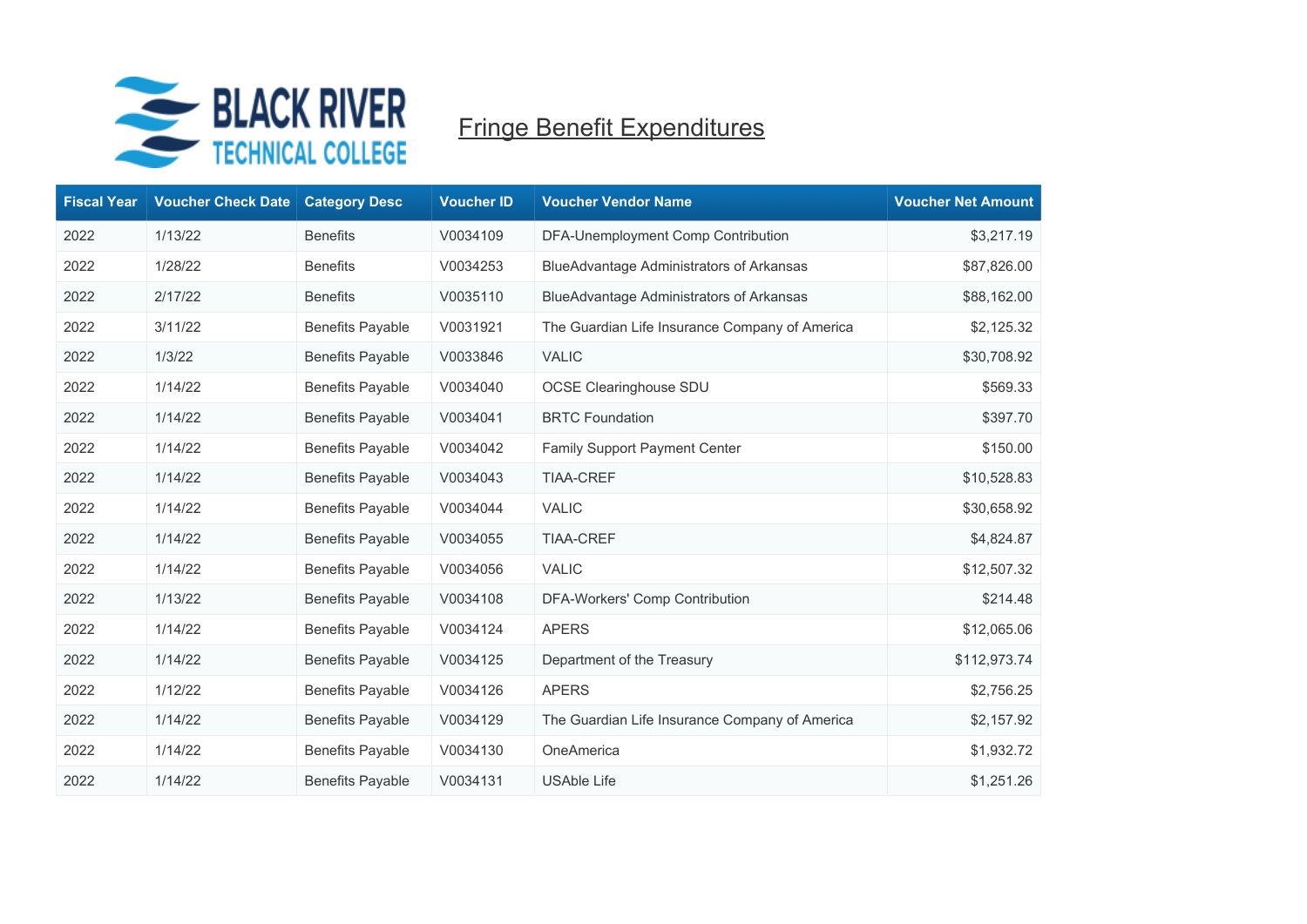

| <b>Fiscal Year</b> | <b>Voucher Check Date</b> | <b>Category Desc</b>    | <b>Voucher ID</b> | <b>Voucher Vendor Name</b>                      | <b>Voucher Net Amount</b> |
|--------------------|---------------------------|-------------------------|-------------------|-------------------------------------------------|---------------------------|
| 2022               | 1/14/22                   | <b>Benefits Payable</b> | V0034132          | Southwest VSP, Inc. (AR)                        | \$1,482.48                |
| 2022               | 1/14/22                   | <b>Benefits Payable</b> | V0034133          | Trustmark Voluntary Benefit Solutions, INC.     | \$2,141.92                |
| 2022               | 1/31/22                   | <b>Benefits Payable</b> | V0034238          | <b>OCSE Clearinghouse SDU</b>                   | \$569.33                  |
| 2022               | 1/31/22                   | <b>Benefits Payable</b> | V0034239          | <b>BRTC Foundation</b>                          | \$414.70                  |
| 2022               | 1/31/22                   | <b>Benefits Payable</b> | V0034240          | Family Support Payment Center                   | \$150.00                  |
| 2022               | 1/31/22                   | <b>Benefits Payable</b> | V0034241          | <b>TIAA-CREF</b>                                | \$9,907.89                |
| 2022               | 1/31/22                   | <b>Benefits Payable</b> | V0034242          | <b>VALIC</b>                                    | \$30,430.41               |
| 2022               | 1/28/22                   | <b>Benefits Payable</b> | V0034243          | The Lincoln National Life Ins. Co.              | \$2,824.80                |
| 2022               | 1/28/22                   | <b>Benefits Payable</b> | V0034244          | The Lincoln National Life Ins. Co.              | \$672.00                  |
| 2022               | 1/28/22                   | <b>Benefits Payable</b> | V0034245          | <b>USAble Life</b>                              | \$1,242.50                |
| 2022               | 1/28/22                   | <b>Benefits Payable</b> | V0034246          | OneAmerica                                      | \$1,894.56                |
| 2022               | 1/28/22                   | <b>Benefits Payable</b> | V0034247          | The Guardian Life Insurance Company of America  | \$2,288.32                |
| 2022               | 1/28/22                   | <b>Benefits Payable</b> | V0034248          | <b>Acuity Group</b>                             | \$1,271.06                |
| 2022               | 1/28/22                   | <b>Benefits Payable</b> | V0034249          | Trustmark Voluntary Benefit Solutions, INC.     | \$2,558.62                |
| 2022               | 1/28/22                   | <b>Benefits Payable</b> | V0034250          | Medical Air Services Association Inc            | \$644.00                  |
| 2022               | 1/28/22                   | <b>Benefits Payable</b> | V0034251          | Southwest VSP, Inc. (AR)                        | \$1,545.72                |
| 2022               | 1/28/22                   | <b>Benefits Payable</b> | V0034252          | Delta Dental Plan of Arkansas, INC.             | \$5,153.54                |
| 2022               | 1/28/22                   | <b>Benefits Payable</b> | V0034253          | <b>BlueAdvantage Administrators of Arkansas</b> | \$87,826.00               |
| 2022               | 1/31/22                   | <b>Benefits Payable</b> | V0034274          | <b>APERS</b>                                    | \$9,371.68                |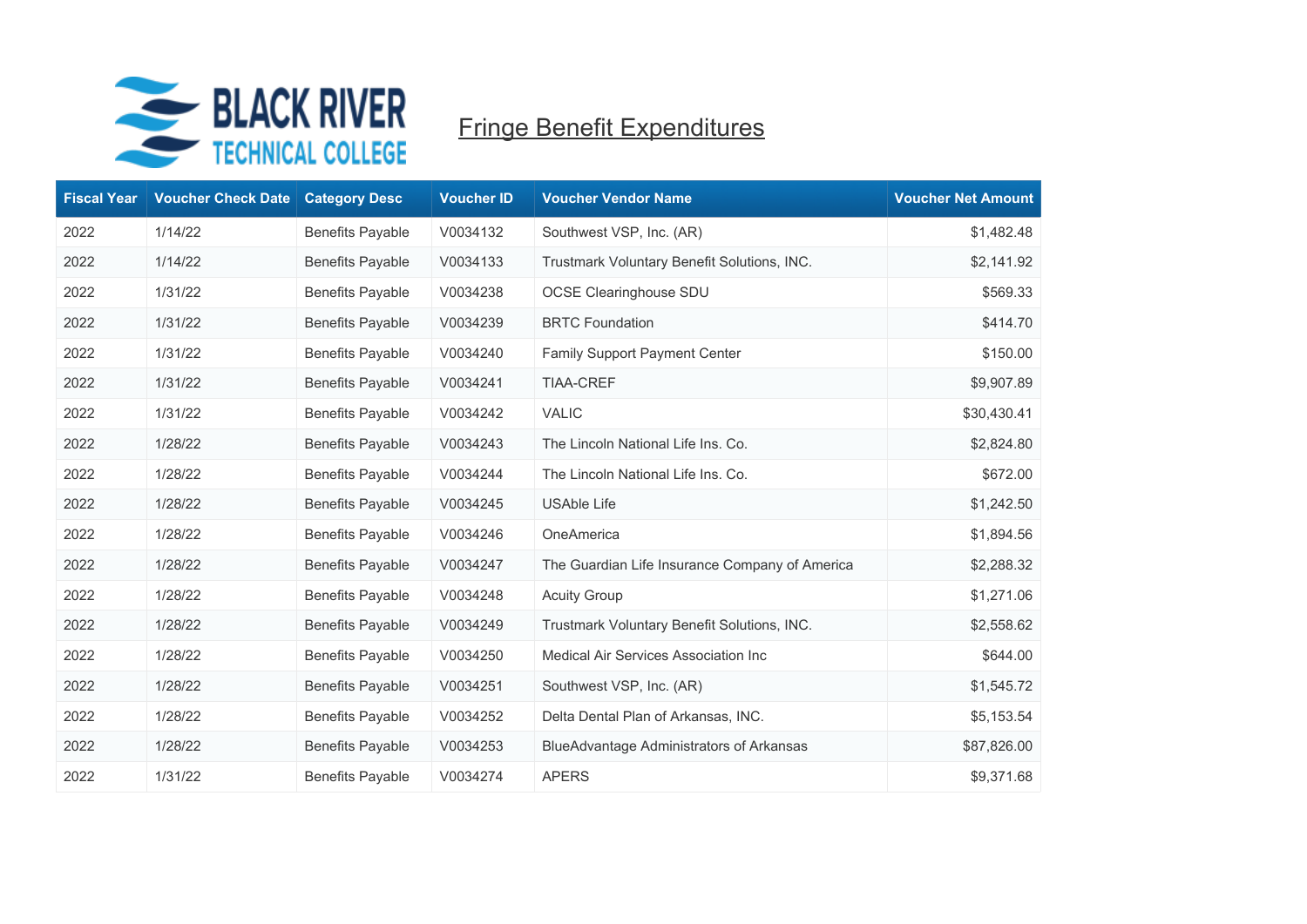

| <b>Fiscal Year</b> | <b>Voucher Check Date</b> | <b>Category Desc</b>    | <b>Voucher ID</b> | <b>Voucher Vendor Name</b>                      | <b>Voucher Net Amount</b> |
|--------------------|---------------------------|-------------------------|-------------------|-------------------------------------------------|---------------------------|
| 2022               | 1/31/22                   | <b>Benefits Payable</b> | V0034275          | Department of the Treasury                      | \$68,631.02               |
| 2022               | 1/31/22                   | <b>Benefits Payable</b> | V0034276          | <b>ATRS</b>                                     | \$24,915.83               |
| 2022               | 1/31/22                   | <b>Benefits Payable</b> | V0034277          | Department of Finance & Administration          | \$18,936.70               |
| 2022               | 2/10/22                   | <b>Benefits Payable</b> | V0034932          | Clifford D. Cullison                            | \$10.20                   |
| 2022               | 2/15/22                   | <b>Benefits Payable</b> | V0034938          | <b>OCSE Clearinghouse SDU</b>                   | \$569.33                  |
| 2022               | 2/15/22                   | <b>Benefits Payable</b> | V0034939          | <b>BRTC Foundation</b>                          | \$409.70                  |
| 2022               | 2/15/22                   | <b>Benefits Payable</b> | V0034940          | Family Support Payment Center                   | \$150.00                  |
| 2022               | 2/15/22                   | <b>Benefits Payable</b> | V0034941          | <b>TIAA-CREF</b>                                | \$9,716.80                |
| 2022               | 2/15/22                   | <b>Benefits Payable</b> | V0034942          | <b>VALIC</b>                                    | \$31,073.94               |
| 2022               | 2/15/22                   | <b>Benefits Payable</b> | V0034948          | Department of the Treasury                      | \$68,110.50               |
| 2022               | 2/15/22                   | <b>Benefits Payable</b> | V0034949          | <b>APERS</b>                                    | \$8,823.99                |
| 2022               | 2/15/22                   | <b>Benefits Payable</b> | V0034950          | Department of Finance & Administration          | \$18.92                   |
| 2022               | 2/15/22                   | <b>Benefits Payable</b> | V0034951          | Department of the Treasury                      | \$207.48                  |
| 2022               | 2/17/22                   | <b>Benefits Payable</b> | V0035109          | <b>USAble Life</b>                              | \$1,242.50                |
| 2022               | 2/17/22                   | <b>Benefits Payable</b> | V0035110          | <b>BlueAdvantage Administrators of Arkansas</b> | \$88,162.00               |
| 2022               | 2/17/22                   | <b>Benefits Payable</b> | V0035111          | Trustmark Voluntary Benefit Solutions, INC.     | \$2,558.62                |
| 2022               | 2/17/22                   | <b>Benefits Payable</b> | V0035112          | OneAmerica                                      | \$1,894.56                |
| 2022               | 2/17/22                   | <b>Benefits Payable</b> | V0035113          | <b>Acuity Group</b>                             | \$1,291.06                |
| 2022               | 2/17/22                   | <b>Benefits Payable</b> | V0035114          | Medical Air Services Association Inc            | \$658.00                  |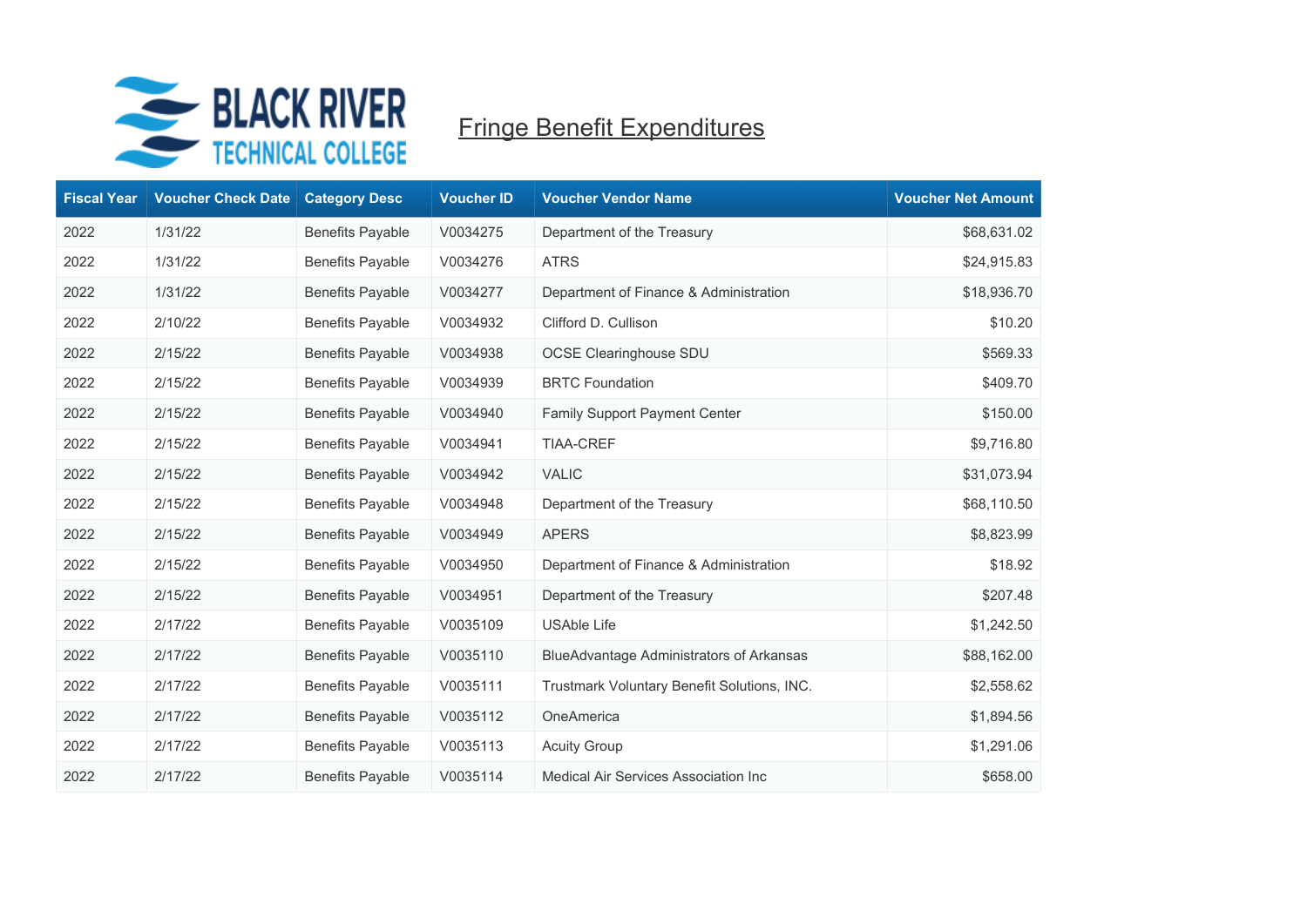

| <b>Fiscal Year</b> | <b>Voucher Check Date</b> | <b>Category Desc</b>    | <b>Voucher ID</b> | <b>Voucher Vendor Name</b>                     | <b>Voucher Net Amount</b> |
|--------------------|---------------------------|-------------------------|-------------------|------------------------------------------------|---------------------------|
| 2022               | 2/17/22                   | <b>Benefits Payable</b> | V0035115          | The Lincoln National Life Ins. Co.             | \$2,771.66                |
| 2022               | 2/17/22                   | <b>Benefits Payable</b> | V0035116          | The Lincoln National Life Ins. Co.             | \$672.00                  |
| 2022               | 2/17/22                   | <b>Benefits Payable</b> | V0035117          | The Guardian Life Insurance Company of America | \$2,288.32                |
| 2022               | 2/17/22                   | <b>Benefits Payable</b> | V0035118          | Southwest VSP, Inc. (AR)                       | \$1,593.22                |
| 2022               | 2/17/22                   | <b>Benefits Payable</b> | V0035119          | Delta Dental Plan of Arkansas, INC.            | \$5,195.88                |
| 2022               | 2/28/22                   | <b>Benefits Payable</b> | V0035213          | <b>OCSE Clearinghouse SDU</b>                  | \$569.33                  |
| 2022               | 2/28/22                   | <b>Benefits Payable</b> | V0035214          | <b>BRTC Foundation</b>                         | \$409.70                  |
| 2022               | 2/28/22                   | <b>Benefits Payable</b> | V0035215          | <b>Family Support Payment Center</b>           | \$150.00                  |
| 2022               | 2/28/22                   | <b>Benefits Payable</b> | V0035216          | TIAA-CREF                                      | \$9,886.64                |
| 2022               | 2/28/22                   | <b>Benefits Payable</b> | V0035217          | <b>VALIC</b>                                   | \$30,939.84               |
| 2022               | 3/3/22                    | <b>Benefits Payable</b> | V0035270          | <b>ATRS</b>                                    | \$21,842.64               |
| 2022               | 3/3/22                    | <b>Benefits Payable</b> | V0035271          | <b>ATRS</b>                                    | \$5,172.68                |
| 2022               | 2/28/22                   | <b>Benefits Payable</b> | V0035272          | Department of Finance & Administration         | \$18,205.39               |
| 2022               | 2/28/22                   | <b>Benefits Payable</b> | V0035273          | Department of the Treasury                     | \$70,924.04               |
| 2022               | 2/28/22                   | <b>Benefits Payable</b> | V0035274          | <b>APERS</b>                                   | \$8,350.56                |
| 2022               | 2/28/22                   | <b>Benefits Payable</b> | V0035275          | <b>APERS</b>                                   | \$1,578.71                |
| 2022               | 3/11/22                   | <b>Benefits Payable</b> | V0035417          | <b>OCSE Clearinghouse SDU</b>                  | \$569.33                  |
| 2022               | 3/11/22                   | <b>Benefits Payable</b> | V0035418          | <b>BRTC Foundation</b>                         | \$409.70                  |
| 2022               | 3/11/22                   | <b>Benefits Payable</b> | V0035419          | Family Support Payment Center                  | \$150.00                  |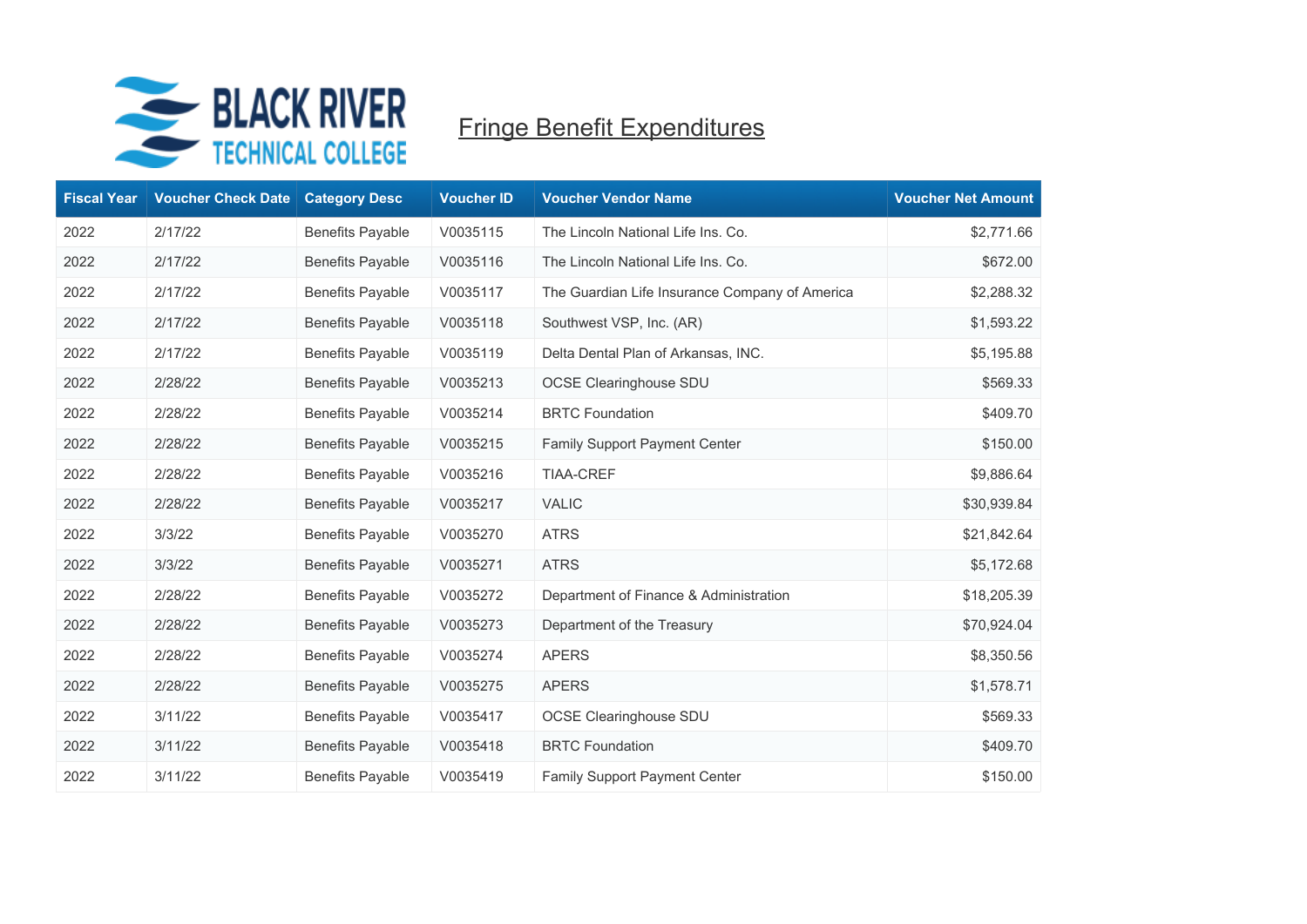

| <b>Fiscal Year</b> | <b>Voucher Check Date</b> | <b>Category Desc</b>    | <b>Voucher ID</b> | <b>Voucher Vendor Name</b>                      | <b>Voucher Net Amount</b> |
|--------------------|---------------------------|-------------------------|-------------------|-------------------------------------------------|---------------------------|
| 2022               | 3/11/22                   | <b>Benefits Payable</b> | V0035420          | <b>TIAA-CREF</b>                                | \$9,886.64                |
| 2022               | 3/11/22                   | <b>Benefits Payable</b> | V0035421          | <b>VALIC</b>                                    | \$30,711.67               |
| 2022               | 3/15/22                   | <b>Benefits Payable</b> | V0035652          | Department of the Treasury                      | \$69,775.88               |
| 2022               | 3/15/22                   | <b>Benefits Payable</b> | V0035653          | <b>APERS</b>                                    | \$8,391.93                |
| 2022               | 3/15/22                   | <b>Benefits Payable</b> | V0035654          | Department of the Treasury                      | \$168.97                  |
| 2022               | 3/15/22                   | <b>Benefits Payable</b> | V0035724          | <b>APERS</b>                                    | \$94.85                   |
| 2022               | 3/22/22                   | <b>Benefits Payable</b> | V0035752          | Medical Air Services Association Inc            | \$644.00                  |
| 2022               | 3/22/22                   | <b>Benefits Payable</b> | V0035753          | <b>Acuity Group</b>                             | \$1,291.06                |
| 2022               | 3/22/22                   | <b>Benefits Payable</b> | V0035754          | <b>USAble Life</b>                              | \$1,242.50                |
| 2022               | 3/22/22                   | <b>Benefits Payable</b> | V0035755          | Trustmark Voluntary Benefit Solutions, INC.     | \$2,535.72                |
| 2022               | 3/22/22                   | <b>Benefits Payable</b> | V0035756          | OneAmerica                                      | \$1,894.56                |
| 2022               | 3/22/22                   | <b>Benefits Payable</b> | V0035757          | The Lincoln National Life Ins. Co.              | \$2,773.86                |
| 2022               | 3/22/22                   | <b>Benefits Payable</b> | V0035758          | The Lincoln National Life Ins. Co.              | \$672.00                  |
| 2022               | 3/22/22                   | <b>Benefits Payable</b> | V0035759          | The Guardian Life Insurance Company of America  | \$2,288.32                |
| 2022               | 3/22/22                   | <b>Benefits Payable</b> | V0035760          | Southwest VSP, Inc. (AR)                        | \$1,595.82                |
| 2022               | 3/22/22                   | <b>Benefits Payable</b> | V0035761          | Delta Dental Plan of Arkansas, INC.             | \$5,126.72                |
| 2022               | 3/22/22                   | <b>Benefits Payable</b> | V0035762          | <b>BlueAdvantage Administrators of Arkansas</b> | \$87,305.00               |
| 2022               | 3/31/22                   | <b>Benefits Payable</b> | V0035777          | <b>OCSE Clearinghouse SDU</b>                   | \$569.33                  |
| 2022               | 3/31/22                   | <b>Benefits Payable</b> | V0035778          | <b>BRTC Foundation</b>                          | \$409.70                  |